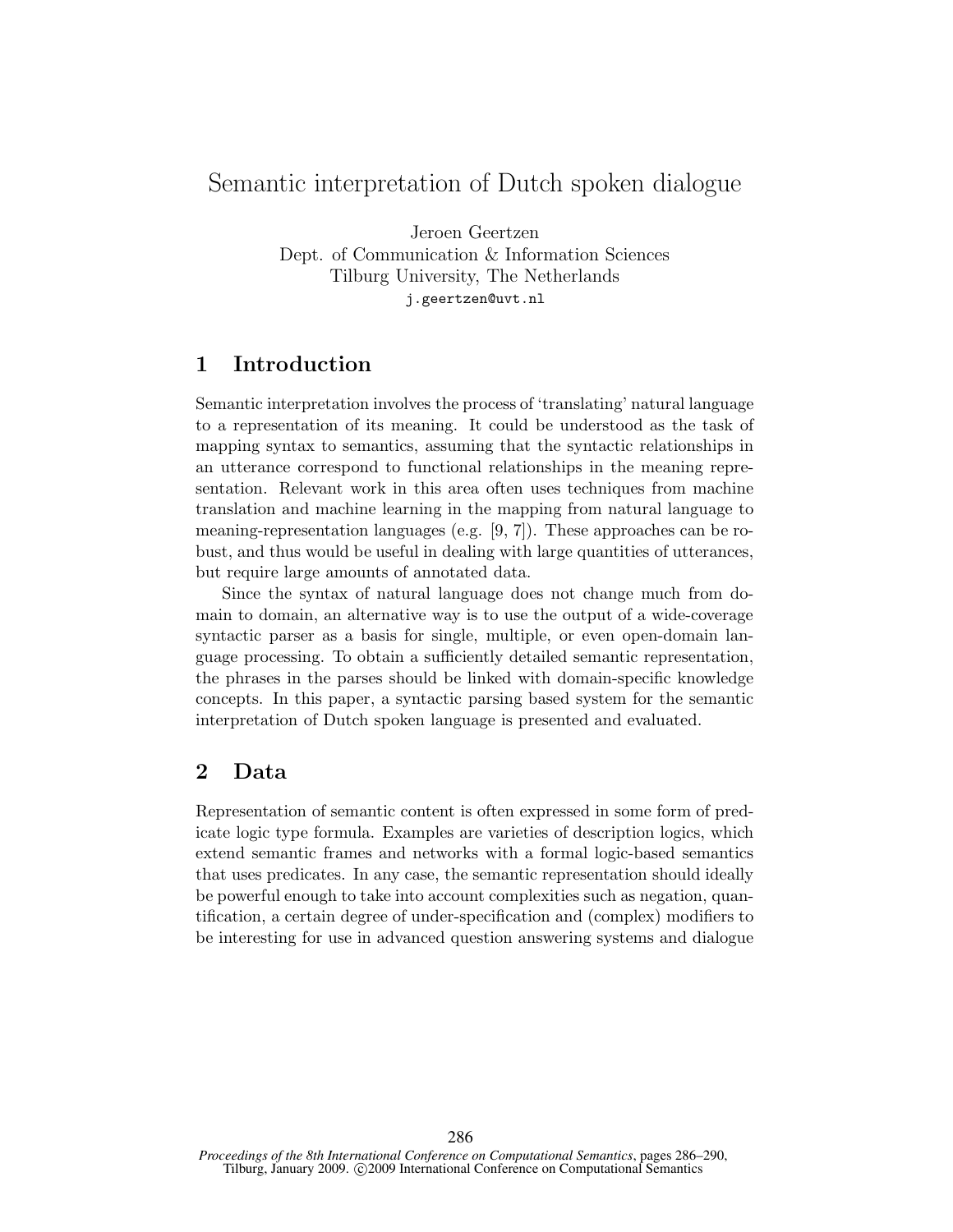systems. Moreover, the logical form should be suitable to support feasible reasoning, for which also theorem provers, model builders, and model checkers can be used. Several semantic representations have been proposed that take these aspects into account, such as for example Quasi Logical Forms [1] and Dynamic Predicate Logic [6]. For the approach presented here, a simplified first order logic is used similar to quasi logical forms. The dialogue data that is used for semantic interpretation consists of recorded interactions with a help desk on how to operate a fax device. Examples of resulting utterances and their corresponding semantic content, expressed by λ-expressions of first-order logic, are illustrated in the following table:

|   | utterance                                                 | semantic content                                                                       |
|---|-----------------------------------------------------------|----------------------------------------------------------------------------------------|
|   | wat moet ik nu doen?<br>(what do I have to do now?)       | $\lambda x$ ext-step(x)                                                                |
|   | druk op een toets<br>(press a button)                     | $\lambda x$ . press $(x) \wedge$ button $(x)$                                          |
| 3 | druk op de groene toets<br>(press the green button)       | $\lambda x$ . press $(x) \wedge \text{button}(x) \wedge \text{color}(x, \text{green})$ |
| 4 | wat doet de grote knop?<br>(what does the big button do?) | $\lambda x$ . function(x) $\wedge$ button(x) $\wedge$ size(x, big)                     |

Three types of predicate groups are distinguished: action predicates, element predicates, and property predicates. In the domain of operating a fax device, the predicates and arguments in the logical expressions refer to entities, properties, events, and tasks in the application domain. The application domain of the fax device is complex but small: the domain model consists of 70 entities with at most 10 properties, 72 higher-level actions or tasks, and 45 different settings.

## 3 Approach

The semantic representation is obtained in two stages. In the first stage, the utterances are syntactically parsed. In the second stage, the most probable derivation obtained in the syntactic parsing is used to construct the semantic representation.

For the syntactic interpretation of the utterances, the Alpino Parser is used [3]. This HPSG-based dependency parser aims to accurately provide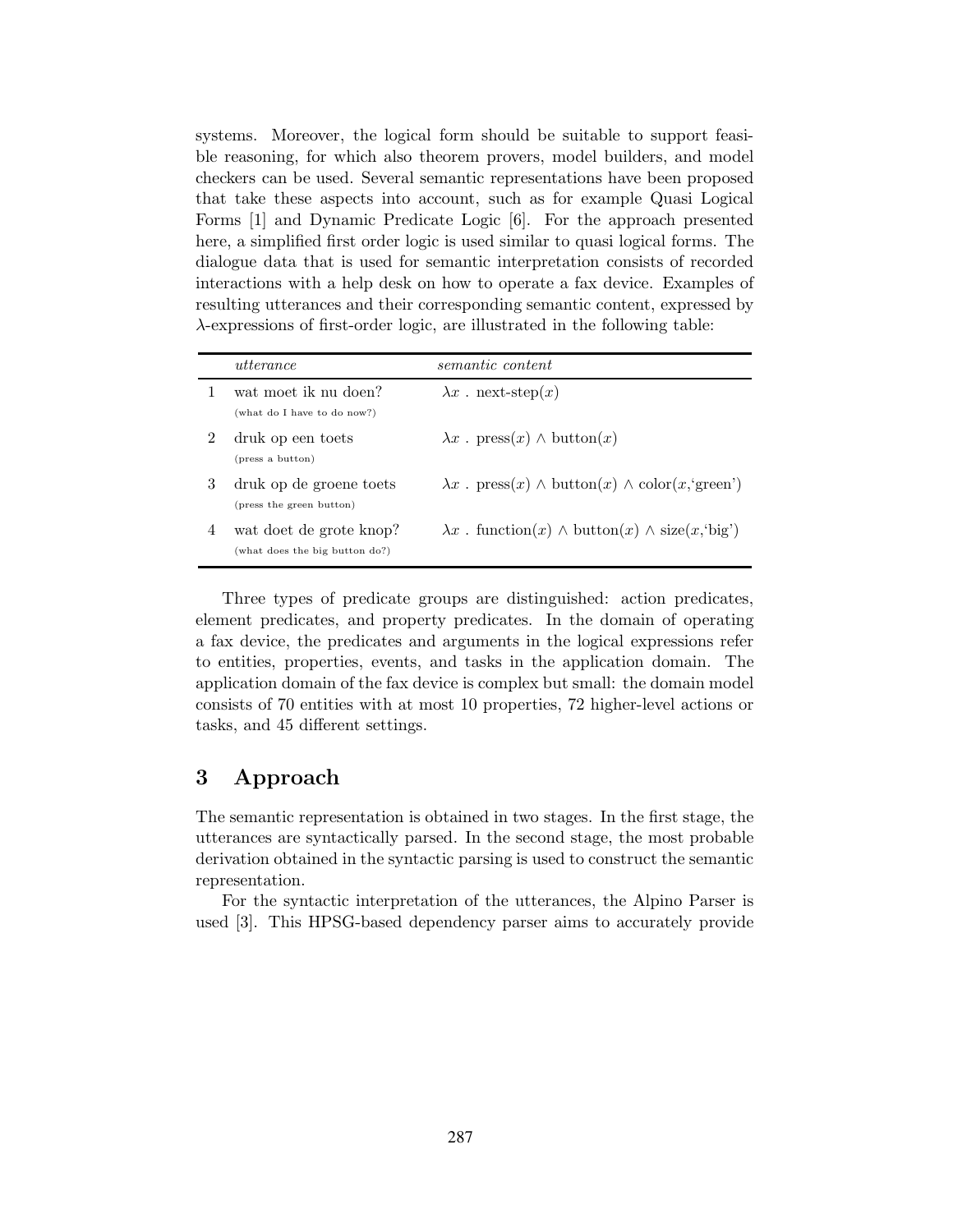full parses of unrestricted Dutch text and is publicly available.<sup>1</sup>

In the context of spoken dialogue processing, a syntactic parser has to deal with fragmented input and many syntactically less well-formed utterances in comparison to text parsing. For this reason, the utterances are additionally parsed with a shallow parser, and the resulting parse is used in case the Alpino parser fails to provide a full parse. As shallow parser, a memory based chunk parser trained for spoken Dutch [4] is employed.

To resolve pronouns, a simple pronoun resolution algorithm has been implemented. This algorithm is similar to the centering algorithm proposed in [8]. While processing the utterances, each noun phrase identified is placed on a temporary queue which is pushed on a history stack once the utterance or turn is closed. Upon encountering a pronoun, the first element on the queue that meets gender and number agreement is selected as antecedent. If no candidate is found, the previous queue on the stack is evaluated until an antecedent is found or all queues on the history stack are evaluated.

The semantic representation is constructed by traversing the dependencies in the parse and by mapping words and phrases to domain concepts. These domain concepts are events, elements, and domain tasks stored in a database. This process of semantic interpretation is depicted and exemplified in the following figure:



The approach reported here has several aspects in common with that of Bos [2], who uses a CCG based parser [5] and assigns Discourse Representation Structures (DRSs) to the lexical categories used by the parser

 $1$ See: http://www.let.rug.nl/∼vannoord/alp/Alpino/.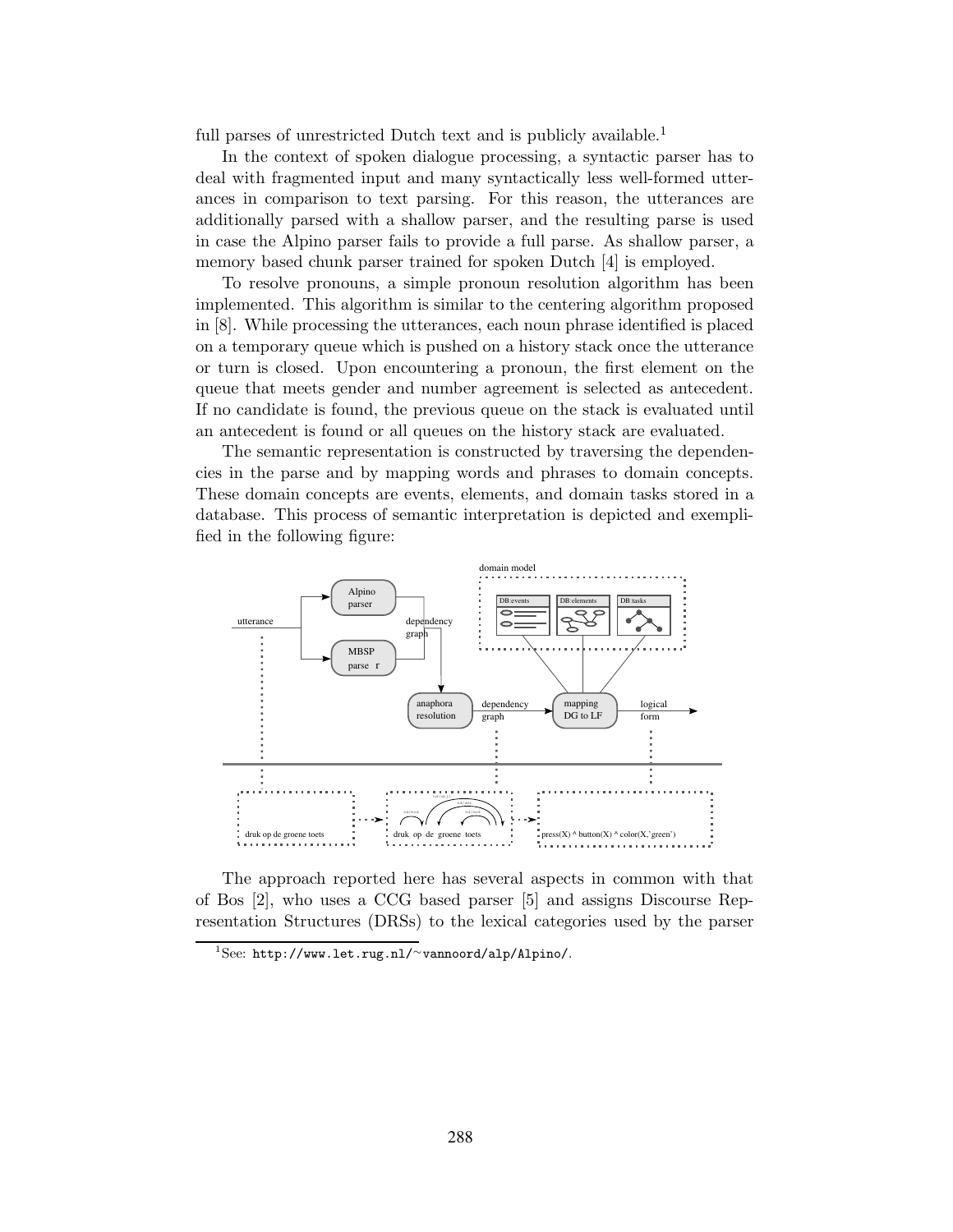after which semantic construction is driven by the syntactic derivation. A notable difference is that Bos first constructs a DRS representation which is subsequently translated into first-order logic. Another difference is that in the approach described in this section, syntactic representations obtained by the wide-coverage dependency parser are complemented with that of a chunk parser, which increases robustness when dealing with fragmented input, common in spoken dialogue.

#### 4 Evaluation

The approach for obtaining semantic representations has been tested on a dataset of 160 utterances and their corresponding semantic content. All utterances are related to the fax domain. The performance on identifying each of the three types of predicates in the semantic representations is specified in the following table:

|                     | action | element<br>predicates predicates predicates | property | overall |
|---------------------|--------|---------------------------------------------|----------|---------|
| $\arccuracy$ $(\%)$ | 92.2   | 81.4                                        | 94.3     | 88.1    |

The results show that identification of element predicates is the least successful. Where actions and properties are usually mentioned explicitly, domain elements can be described in various ways. Moreover, in a substantial number of utterances pronouns are used, which cannot always be resolved successfully. Nevertheless, an accuracy of 88.1% is achieved on recovering complete semantic representations.

#### References

- [1] Hiyan Alshawi. Resolving Quasi Logical Forms. Computational Linguistics, 16(3):133–144, 1990.
- [2] Johan Bos. Computational semantics in discourse: Underspecification, resolution, and inference. Journal of Logic, Language and Information, 13(2):139–157, 2004.
- [3] Gosse Bouma, Gertjan van Noord, and Robert Malouf. Alpino: Wide-coverage computational analysis of dutch. In Proc. CLIN-11, pages 45–59. Amsterdam, 2001.
- [4] Sander Canisius and Antal van den Bosch. A memory-based shallow parser for spoken dutch. In Proc. CLIN-14, pages 31–45, Antwerp, 2003.